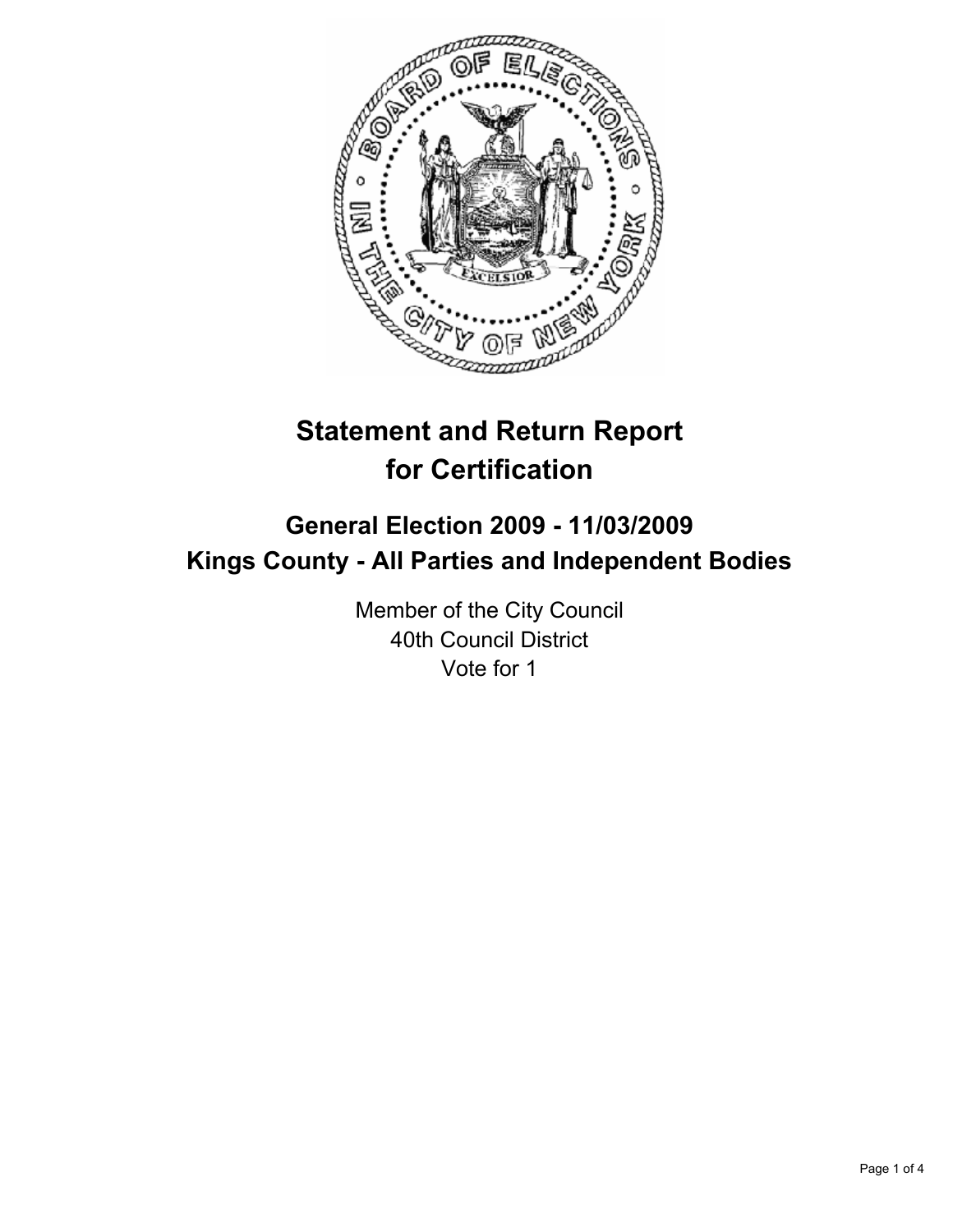

# **Assembly District 42**

| PUBLIC COUNTER                  | 6,828 |
|---------------------------------|-------|
| <b>EMERGENCY</b>                | 21    |
| ABSENTEE/MILITARY               | 120   |
| AFFIDAVIT                       | 87    |
| <b>Total Ballots</b>            | 7,056 |
| MATHIEU EUGENE (DEMOCRATIC)     | 5,384 |
| HUGH C CARR (CONSERVATIVE)      | 115   |
| <b>NOEL BURKE (LIBERTARIAN)</b> | 132   |
| <b>Total Votes</b>              | 5,631 |
| Unrecorded                      | 1.425 |

# **Assembly District 43**

| <b>PUBLIC COUNTER</b>           | 7,231 |
|---------------------------------|-------|
| <b>EMERGENCY</b>                | 103   |
| ABSENTEE/MILITARY               | 133   |
| <b>AFFIDAVIT</b>                | 93    |
| <b>Total Ballots</b>            | 7,560 |
| MATHIEU EUGENE (DEMOCRATIC)     | 5,500 |
| HUGH C CARR (CONSERVATIVE)      | 151   |
| <b>NOEL BURKE (LIBERTARIAN)</b> | 143   |
| JOEY WHEELER (WRITE-IN)         |       |
| RICKIE TULLOCH (WRITE-IN)       |       |
| <b>Total Votes</b>              | 5,796 |
| Unrecorded                      | 1.764 |

#### **Assembly District 44**

| PUBLIC COUNTER              | 2,541 |
|-----------------------------|-------|
| <b>EMERGENCY</b>            | 0     |
| ABSENTEE/MILITARY           | 47    |
| AFFIDAVIT                   | 29    |
| <b>Total Ballots</b>        | 2,617 |
| MATHIEU EUGENE (DEMOCRATIC) | 1,668 |
| HUGH C CARR (CONSERVATIVE)  | 123   |
| NOEL BURKE (LIBERTARIAN)    | 121   |
| <b>Total Votes</b>          | 1,912 |
| Unrecorded                  | 705   |

# **Assembly District 57**

| PUBLIC COUNTER                  | 1,065 |
|---------------------------------|-------|
| <b>EMERGENCY</b>                | 0     |
| ABSENTEE/MILITARY               | 12    |
| <b>AFFIDAVIT</b>                | 17    |
| <b>Total Ballots</b>            | 1,094 |
| MATHIEU EUGENE (DEMOCRATIC)     | 796   |
| HUGH C CARR (CONSERVATIVE)      | 21    |
| <b>NOEL BURKE (LIBERTARIAN)</b> | 28    |
| <b>Total Votes</b>              | 845   |
| Unrecorded                      | 249   |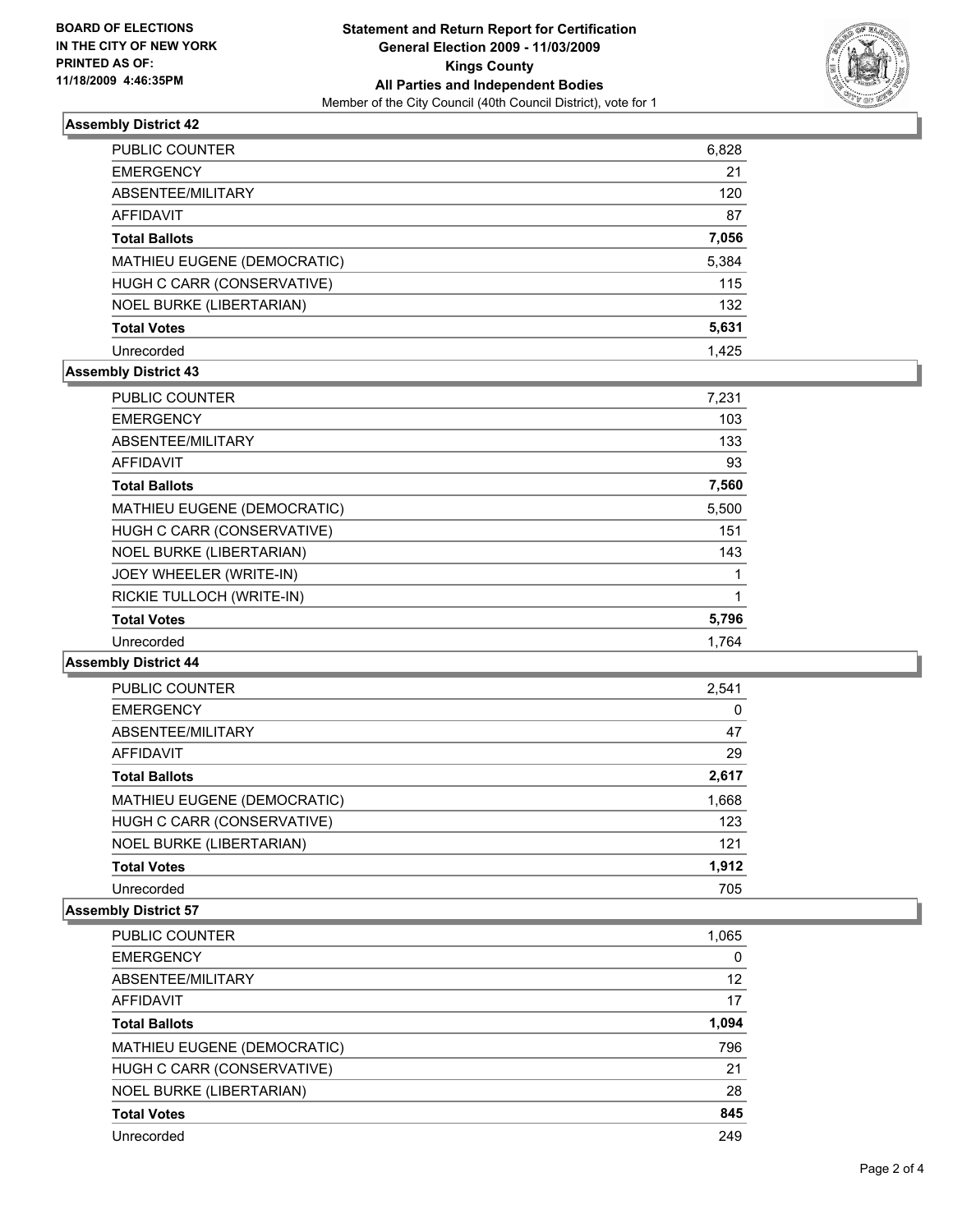

# **Assembly District 58**

| PUBLIC COUNTER                  | 93 |
|---------------------------------|----|
| <b>EMERGENCY</b>                | 0  |
| ABSENTEE/MILITARY               |    |
| AFFIDAVIT                       | 2  |
| <b>Total Ballots</b>            | 96 |
| MATHIEU EUGENE (DEMOCRATIC)     | 69 |
| HUGH C CARR (CONSERVATIVE)      | 0  |
| <b>NOEL BURKE (LIBERTARIAN)</b> | 2  |
| <b>Total Votes</b>              | 71 |
| Unrecorded                      | 25 |